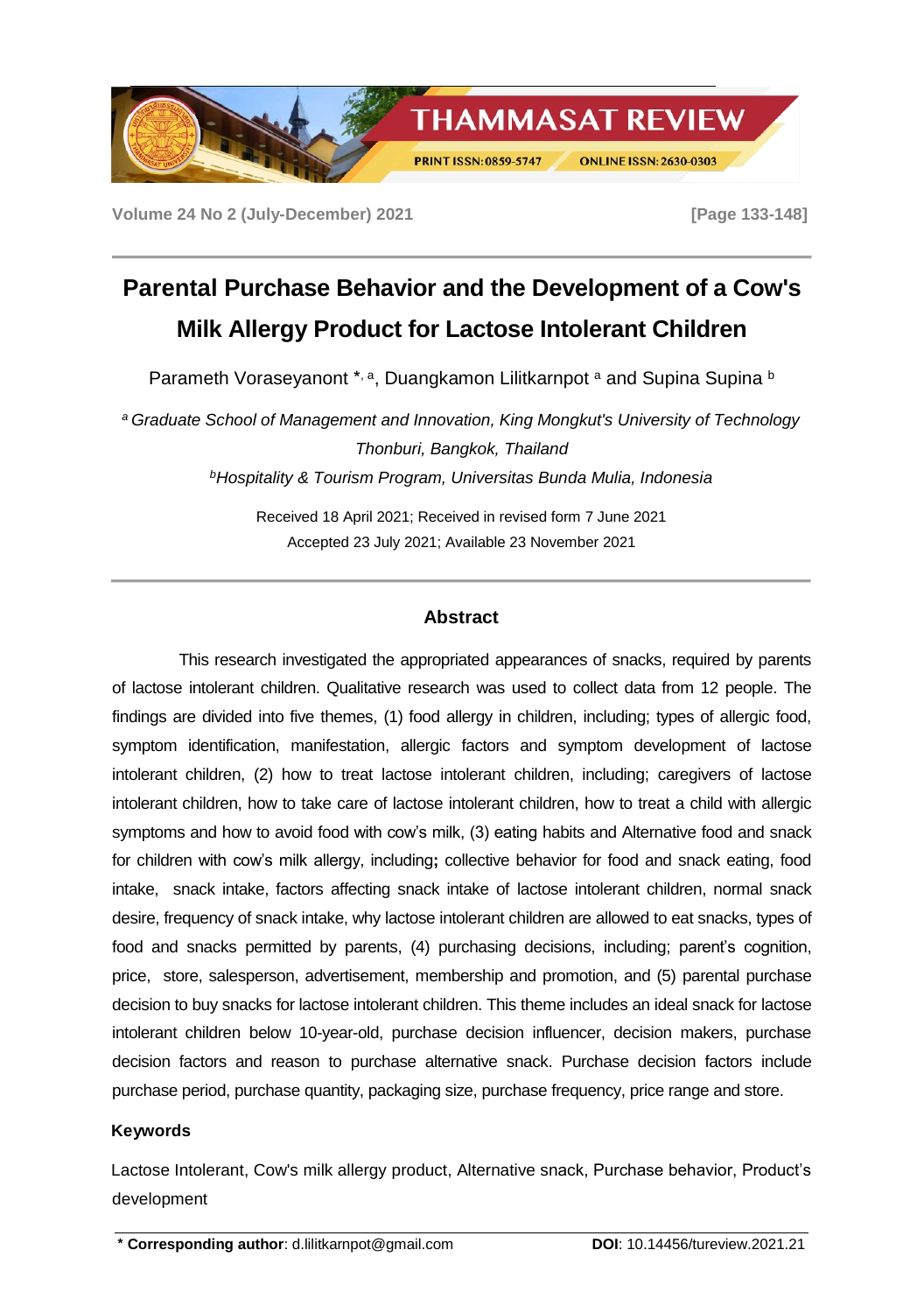## **Introduction**

Malnutrition in children remains an important public health problem (World Health Organization, 2016). One in ten children worldwide dies because of malnutrition (Psaki et al., 2012). Normally, children consume snacks during the day because they need a high level of nutrients for their growth and development. Although their stomach is small, their nutrition intake per day must be abundant. Three meals per day is not enough for children. Snacks are therefore needed for their growth and because they can help boost nutrition and provide energy for their growth (Saraphan, 2007). In addition, snacks enhance children's emotion and mind. It helps reducing stress (Palitpolkarnpim, 2016; Khopornprasert, 2008).

Nevertheless, there is a group of children who have allergies to some kinds of food, and they may have a severe effect on their health such as malnutrition, and snacks for lactose intolerance children are difficult to find in the market. As a result, parents feel anxiety because they have to take care of their children's consumption (Pongsiripipat, 2019; EuroMonitor, 2020).

Allergenic substances are mostly found in cow's milk, eggs, beans, cereal and grain, seafood, meat, and fruit (Srisuk, 2016). Lactose intolerant is mostly found in children, especially in 2017, newborn children sensitize cow's milk at 2.85 percent (Jirapinyo, 2017), and continuously increase every year (Saowapark, 2018).

Consequently, this research aims to investigate suitable snacks for lactose intolerant children below 10-year-old. Parental purchase behavior was selected to study because parents are directly responsible for children's consumption. Moreover, the information can be applied to develop alternative snack to respond to parent's need.

#### **Literature Review**

Lactose intolerance is an abnormal reaction to protein within milk. The reaction causes the immune system to be sensitized which affects functional systems within the body, such as the respiratory and gastrointestinal system. Presently, there are various kinds of alternative milks in the market, and production of alternative milk occurs to respond to consumer's demand, especially lactose intolerant consumers (Limhirana et al., 2002). Lactose intolerance is an effective limitation for consumer's needs and affects their purchase behavior and interest.

Product's owner or manufacturer considers relevant factors to plan and develop required products and services for consumers. The products or services should have standards and safety, and their product capacity can be evaluated as well. Product's element mainly consists of quality, physical appearance, price, brand, package, design,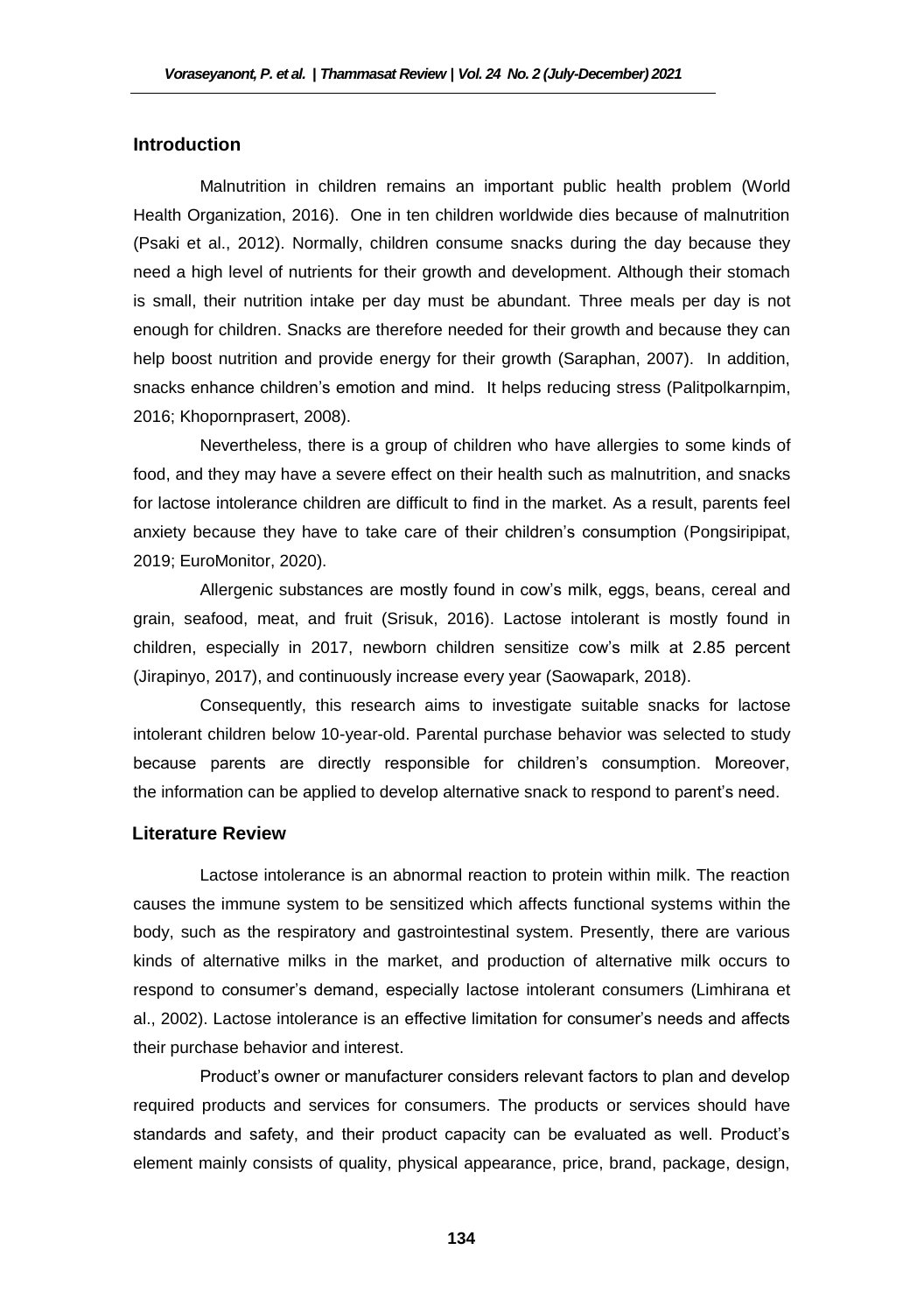composition, variety, color, guarantee, service, raw material, safety and standard. The above elements have relation and connection. If there is some element developed to enhance product, it will influence other elements as well. Therefore, product's design is much important for product's development (Hanna and Wozniak, 2001; Schiffman and Wisenblit,2019). If there is a change in some element of a product, consumer's behavior can be influenced and changed.

Engel, J. F., Blackwell, R. D., and Kollat, D. T. (1968) define consumer's behavior as an individual action to choose, use or dispose of a product or service. Consumer's behavior occurs from internal and external factors depending on individual reason, emotion, acknowledgment, marketing factors, culture, society, situation and environment. Basically, there are five stages in the customer decision process in the first stage of customer decision process, customer awards of problem motivated by individual needs and wants, marketing factors and environment factors. Information of available product to solve the problem is well searched by customer. A consideration set is developed in the light of demographic factors, psychographic factors and time or situation factors. Once the consideration set have developed, a choice reduction have made into the final decision, known as purchase. Once purchase, levels of satisfaction are related to the post-behavior such as recommendation, repurchase or develop royalty. (Lamb, Hair and McDaniel, 1992; Philip, Gary, and Marc, 2019)

#### **Methodology**

Data was collected from 12 key informants who were selected by a criterionbased selection method. The key informants were parents of lactose intolerant children below 10-year-old and they lived in Thailand. Semi-structured interviews were used to collect information from the key informants. A researcher collected in-depth information relating to the nurturing of lactose intolerant children, purchase decision and parenting style. (Buaraphan, 2013; Nontaphatamadul, 2011)

Data were collected from the selected participants until data were saturated and duplicate (Nastasi and Schensul, 2005). Interviews were transcribed word by word and categorized into themes, categories and sets of factors. Cramer's V was employed to identify the correlation of the variables. The findings explained why parents buy snacks for their children and their purchase intention. Cramer's V can be calculated by using the following formula (Wanichbancha, 2002; Angsuchot, 2017).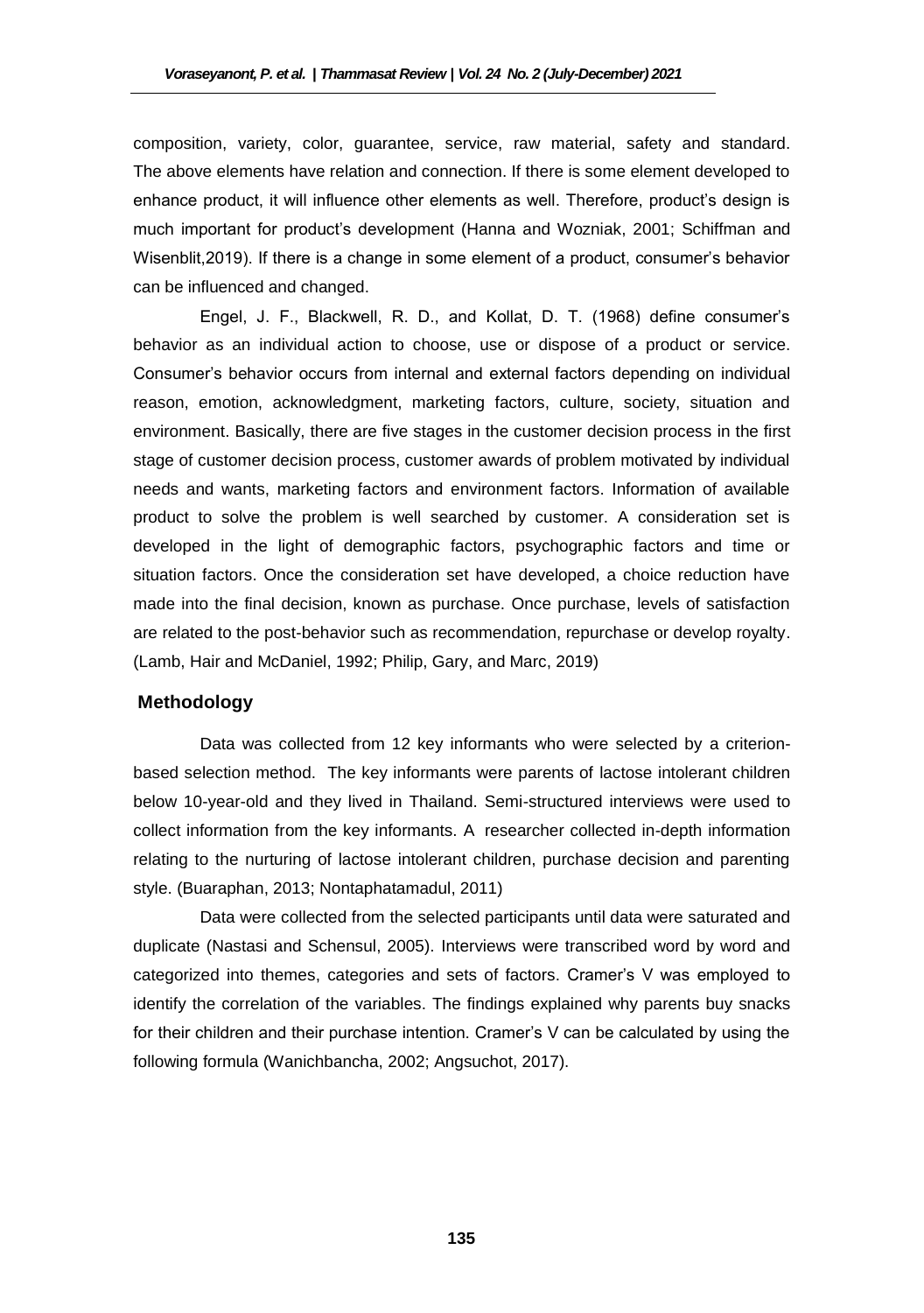$$
V = \frac{\frac{X^2}{1 - \left(\frac{X^2}{1 - \left(\frac{X^2}{1 - \left(\frac{X^2}{1 - \left(\frac{X^2}{1 - \left(\frac{X^2}{1 - \left(\frac{X^2}{1 - \left(\frac{X^2}{1 - \left(\frac{X^2}{1 - \left(\frac{X^2}{1 - \left(\frac{X^2}{1 - \left(\frac{X^2}{1 - \left(\frac{X^2}{1 - \left(\frac{X^2}{1 - \left(\frac{X^2}{1 - \left(\frac{X^2}{1 - \left(\frac{X^2}{1 - \left(\frac{X^2}{1 - \left(\frac{X^2}{1 - \left(\frac{X^2}{1 - \left(\frac{X^2}{1 - \left(\frac{X^2}{1 - \left(\frac{X^2}{1 - \left(\frac{X^2}{1 - \left(\frac{X^2}{1 - \left(\frac{X^2}{1 - \left(\frac{X^2}{1 - \left(\frac{X^2}{1 - \left(\frac{X^2}{1 - \left(\frac{X^2}{1 - \left(\frac{X^2}{1 - \left(\frac{X^2}{1 - \left(\frac{X^2}{1 - \left(\frac{X^2}{1 - \left(\frac{X^2}{1 - \left(\frac{X^2}{1 - \left(\frac{X^2}{1 - \left(\frac{X^2}{1 - \left(\frac{X^2}{1 - \left(\frac{X^2}{1 - \left(\frac{X^2}{1 - \left(\frac{X^2}{1 - \left(\frac{X^2}{1 - \left(\frac{X^2}{1 - \left(\frac{X^2}{1 - \left(\frac{X^2}{1 - \left(\frac{X^2}{1 - \left(\frac{X^2}{1 - \left(\frac{X^2}{1 - \left(\frac{X^2}{1 - \left(\frac{X^2}{1 - \left(\frac{X^2}{1 - \left(\frac{X^2}{1 - \left(\frac{X^2}{1 - \left(\frac{X^2}{1 - \left(\frac{X^2}{1 - \left(\frac{X^2}{1 - \left(\frac{X^2}{1 - \left(\frac{X^2}{1 - \left(\frac{X^2}{1 - \left(\frac{X^2}{1 - \left(\frac{X^2}{1 - \left(\frac{X^2}{1 - \left(\frac{X^2}{1 - \left(\frac{X^2}{1 - \left(\frac{X^2}{1 - \left(\frac{X^2}{1 - \left(\frac{X^2}{1 - \left(\frac{X^2}{
$$

 $V =$  Values of correlation range  $0 - 1$ , described as the following details.

0 indicates reliable with none of relationship.

0.01 – 0.25 indicate reliable with low relationship.

0.26 – 0.55 indicate reliable with medium relationship.

0.56 – 0.75 indicate reliable with high relationship.

0.76 – 0.99 indicate reliable with the highest relationship.

1 indicates reliable with complete relationship

 $X^2$  = Value of Chi-Square n  $n =$  Total amount of reliable

 $k =$  Less value between row and column

## **Results**

The findings showed that there were various issues concerning purchase behavior of parents to buy snacks for their lactose intolerant children. These issues include food allergy, caring and treating, eating behavior, marketing, and parental purchase decision.

#### **1. Food Allergy in Children**

There are five factors to consider when discussing children with food allergies. These include types of allergies, symptom identification, manifestation, allergic factors, symptom development.

1.1 Types of allergies

Lactose intolerant children are mostly sensitized to protein, carbohydrates, vitamins, and other ingredients in food, such as monosodium glutamate.

> *"… My child is allergic for wheat flour, yeast, egg, peanut, oyster, chocolate." (4 th informant)*

#### 1.2 Symptom identification

Symptom identification of a child's food allergy is identified by parents and clinically diagnosed.

> *"...I found rash on my child skin because of drinking a cup of milk, and a doctor made a blood test to certify the symptom." (11th informant)*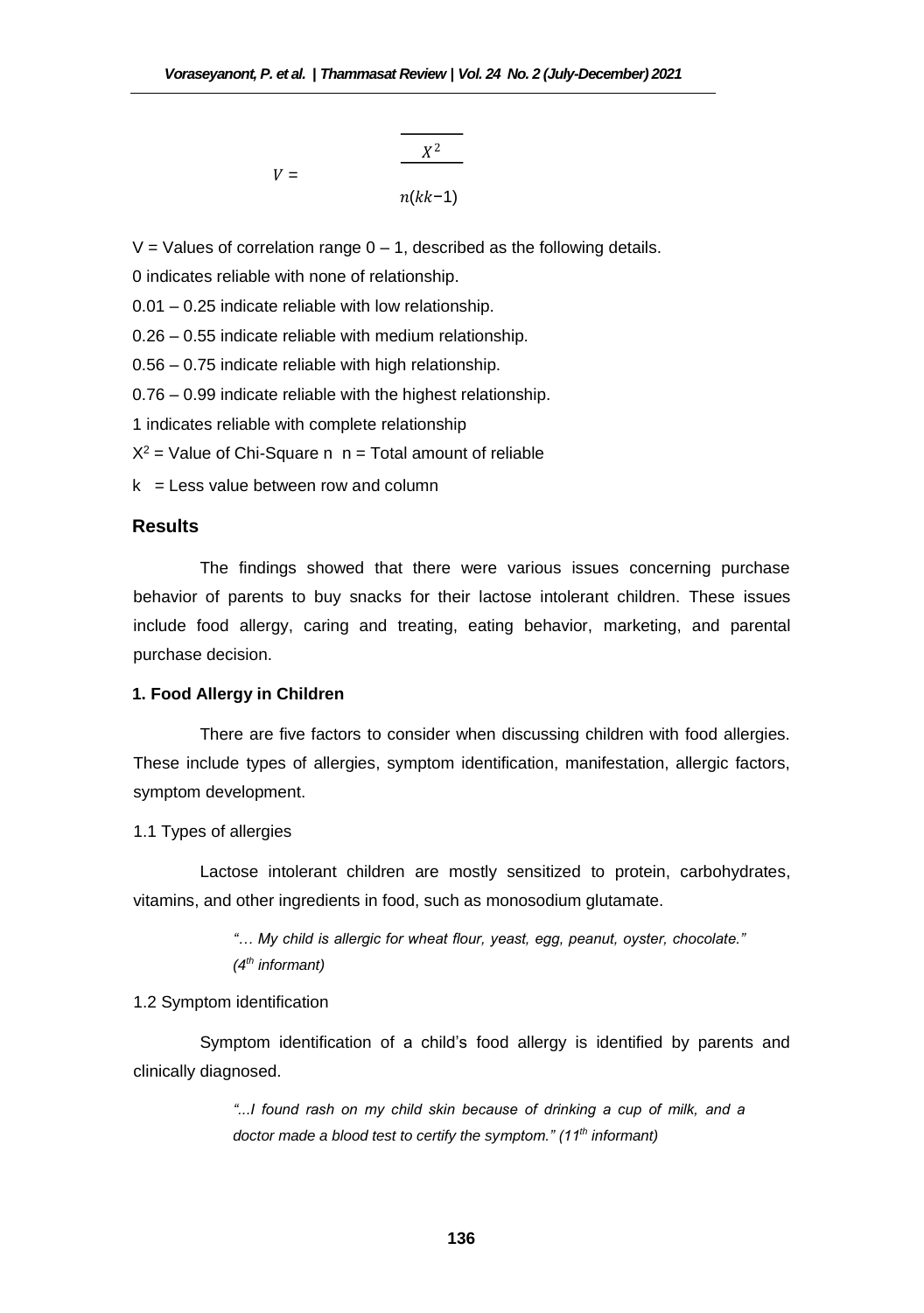#### 1.3 Manifestation

The most frequent allergy manifestation is found on skin and within the respiratory system. Moreover, gastrointestinal symptoms are another manifestation of food allergy in children. The symptoms can occur at the same time or have one or other symptoms.

> *"…I found rash on my child skin, so I took my child to meet a doctor," (9th informant)*

#### 1.4 Allergic factors

There are many factors that cause allergic symptoms in children. Some cases occur because of children's behavior, and some cases happens because of their food intake.

> *"…My child used to have severe allergy. My mother painted my child face teasingly with cake cream, then there were red spots on my child face and neck." (8th informant)*

#### 1.5 Symptom development of lactose intolerant children

Allergy symptom can be either improve or worse. In the earlier case, their immune system is fully developed and hardly finds the allergy problem. In the latter case, the symptom is greater as their parents are not well supervised of their children's eating habit.

> *"… No starvation, a doctor said, because it can possibly have allergic symptom immediately, and it is quite dangerous." (1st informant)*

#### **2. How to Treat Lactose Intolerant Children**

Cow's milk allergy treatment involves four factors, including caregivers, how to take care lactose intolerant children, how to treat a child with allergic symptom and how to avoid food with cow's milk.

#### 2.1 Caregivers of lactose intolerant children

A mother is a key person to nurture a child with cow's milk allergy. The other person includes father and cousin. There is some problem occurred, when the child is nurtured by cousin, for example, they give a child allergic food. They believed that eating allergic food can relieve allergic symptom.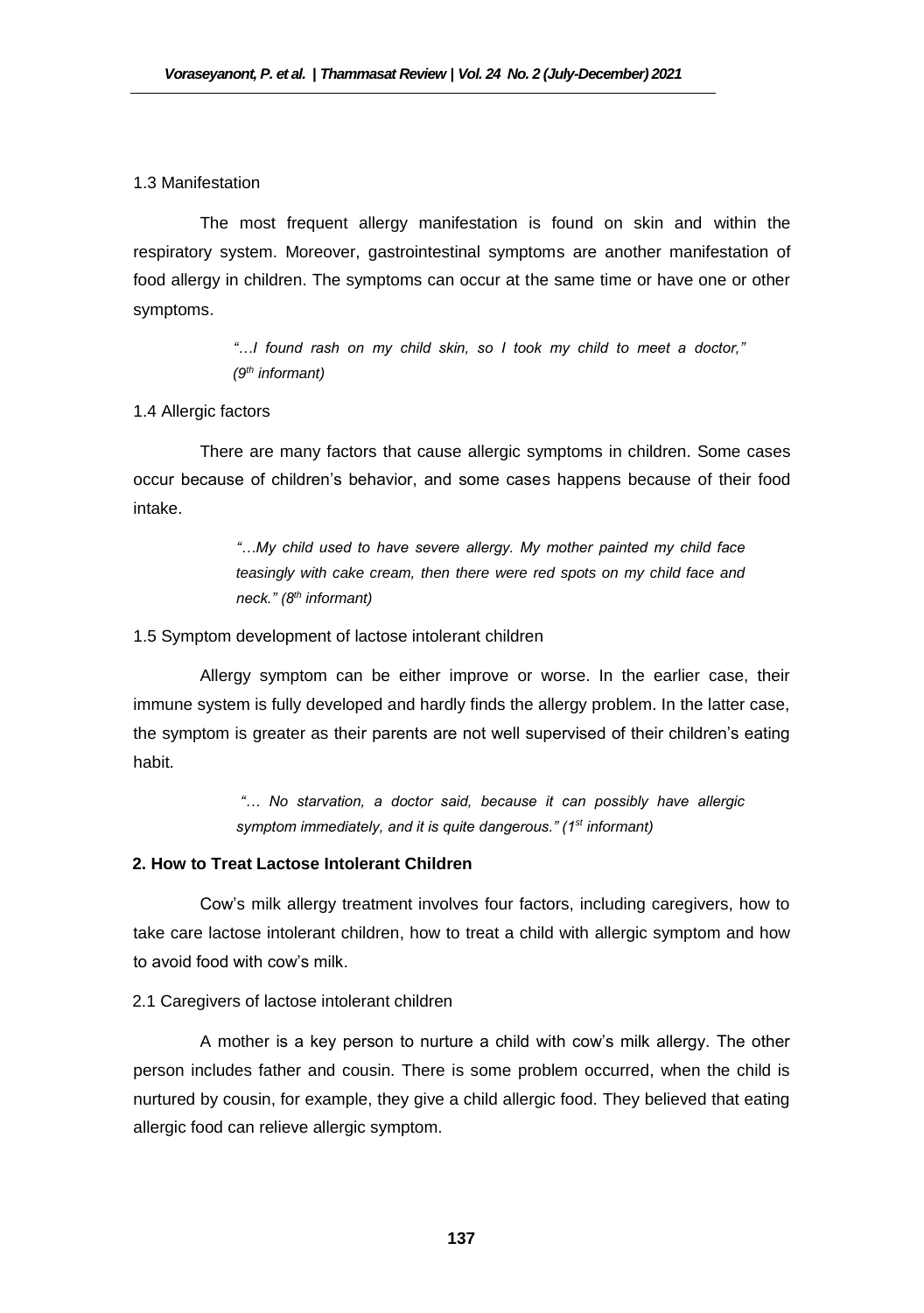*"… My parent also helps take care my child sometimes, but they have old belief that allergic symptom can be treated by eating allergic food, a child can eat allergic food* 

*little by little to heal the symptom." (12th informant)* 

Likewise, a doctor is a person to take care a child with allergic symptom indirectly. The doctor has a duty to give suggestions and information concerning allergic treatment.

> *"…I took my child to meet a doctor, and a doctor suggested that I should change type of milk, or select alternative milk for an allergic child." (5th informant)*

2.2 How to take care lactose intolerant children

There are two ways to take care a child with cow's milk allergy. The first way involves with a child living with parent, and the second involves with a child studying at school. Observation is a method to take care a child living with parents. If a child has allergic symptom, parents will recall what a child eat, the food may activate the allergy symptom.

> *". If my child has allergic symptom, we will think about causes and what my child eaten. If we know, we will avoid the food." (4th informant)*

For children spending their life in school, parents must inform allergic food to teachers. If teachers know the allergic food, they will aware what children eat during a day in school.

> *"…School has a list of allergic food for intolerant children, such as egg or cow's milk". (8th informant)*

2.3 How to treat a child with allergic symptom

There are different treatments for allergic case. It depends on severity of the symptom. The first step of treatment is first-aid and healing. The most first-aid is lotion treatment and takes allergic medicine. If the symptom is still severe, the next step of treatment is to meet a doctor.

"...The first step is to take medicine and brings my child to take a bath and applies lotion." (9th informant)

2.4 How to avoid food with cow's milk

The key informants in this research strictly concern food of their child. They will not purchase food that is possible to have allergic ingredients. When their child has outgrown, their strictness is moderated and change type of food and snack for their child.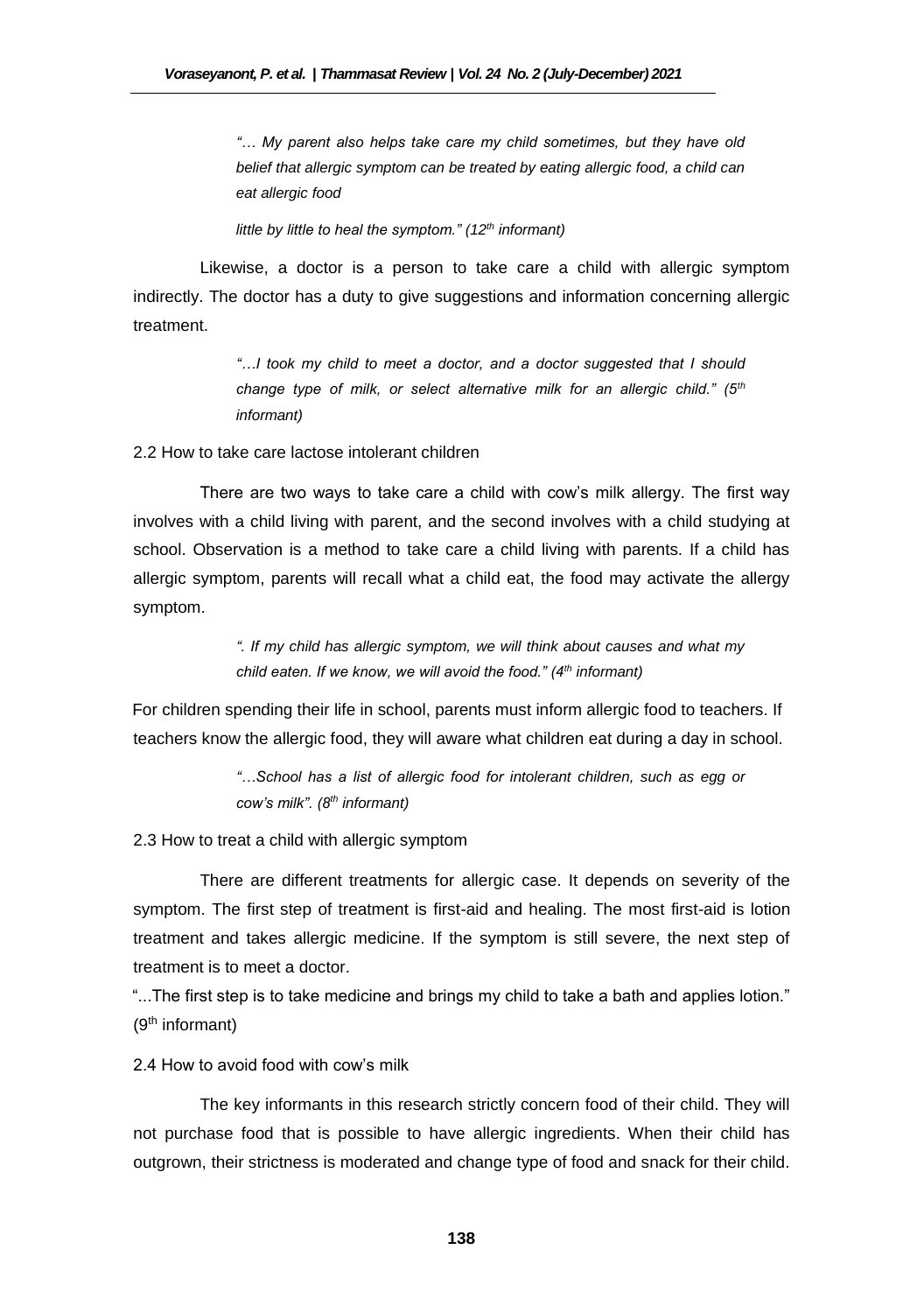This research has found that some key informant still worries about lack of nutrition in their child, such as calcium and essential vitamins.

> *"... I am afraid that my child will be lack of essential nutrition because he cannot eat many kinds of food." (3rd informant)*

Lack of nutrition is not only their anxiety but eating food in other place or outside is also their concern. Therefore, parents must give knowledge to their child, such as symptom of allergy and how to take care themselves.

*"...My boy knows what he can eat and cannot eat." (8th informant)* 

#### **3. Eating Behavior and Allergic Food for Lactose Intolerant Children**

There are eight factors relating to eating behavior and allergic food for children with cow's milk allergy, including collective behavior for food and snack eating, food intake behavior, snack intake behavior, factors affecting snack intake of children with cow's milk allergy, normal food desire, frequency of snack intake, why children with cow's milk allergy are allowed eating snack, and types of food and snack, permitted by parents.

#### 3.1 Collective behavior for food and snack Eating

Lactose intolerant children always recognize what he or she is sensitive, for example; they will ask ingredients of food and snack before eating.

*"… My child will ask me before eating food or snack." (3rd informant)* 

### 3.2 Food intake behavior

Caregiver and children can identify allergic symptom, for example; eating time is determined by caregivers, and food selection or food preference depends on children's decision.

# *"… When my child knows what he likes to eat, he eats only rice and doesn't eat other food." (6 th informant)*

#### 3.3 Snack intake behavior

Caregiver and children can identify allergic symptom. It is the same as food intake behavior, for example; children will be permitted to eat snack after school. Interest of snack depends on children's decision.

> *"…Children will eat snack after meal, they can select what snack they love to eat." (12th informant)*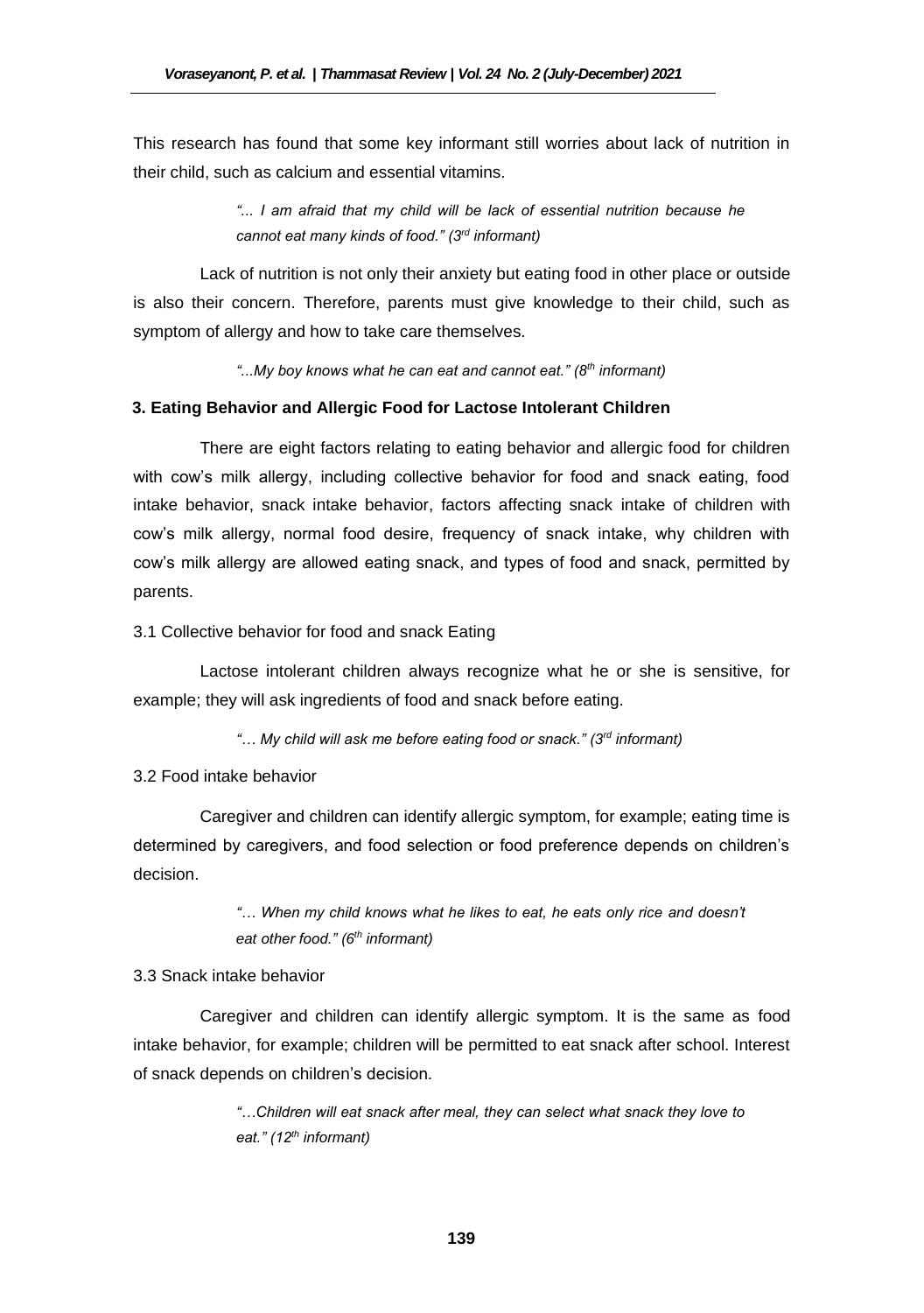#### 3.4 Factors affecting snack intake of lactose intolerant children

There are two factors involved cow's milk allergies in children, including product factor and physical factor. On product factor, children love to eat sweet taste and crispy texture. On physical factor is hungriness.

*"… Much salty and sweet taste is my child favorite." (12th informant)*

Children with cow's milk allergy don't like to eat some type of snack because of two following factors. On product factor, such as snack's image and texture. On physical factor, such as children's satisfaction in snack.

> *"…Dragon fruit, there are many seeds in it, my child doesn't like to eat." (6th informant)*

3.5 Normal snack desire

Children with cow's milk allergy always ask for normal snack because they imitate mother's habit. When they are in school, their desire in snack is from friends.

*"…My child saw friend's snack and need to eat it." (5th informant)* 

3.6 Frequency of snack intake

Eating frequency of children with cow's milk allergy is uncertain. Sometime, eating frequency is one or two time per day.

*"…. Someday, my child doesn't eat, it depends on him." (9 th informant)* 

3.7 Why lactose intolerant children are allowed to eat snacks

Snacks help children to relieve their hunger, fulfil their feeling on incapability to have normal smack, and control their persistent.

> *"...Today, food delivery is delayed. My child may spend a lot of energy to play sport, so I let my child eating snack." (1st informant)*

3.8 Types of snacks permitted by parents

The types of snacks for lactose intolerant children must certify that there are none of allergic ingredients (i.e., cow's milk, egg, bean, cereal and grain, sea food, meat, and fruit). Most parents allow lactose intolerant children to have as a snack are fruitbased snacks. Other types of snack or snack with allergy ingredients are prohibited.

> *"... This snack must have nutritional benefits. Cereal and grain should be ingredients in the snack." (2nd informant)*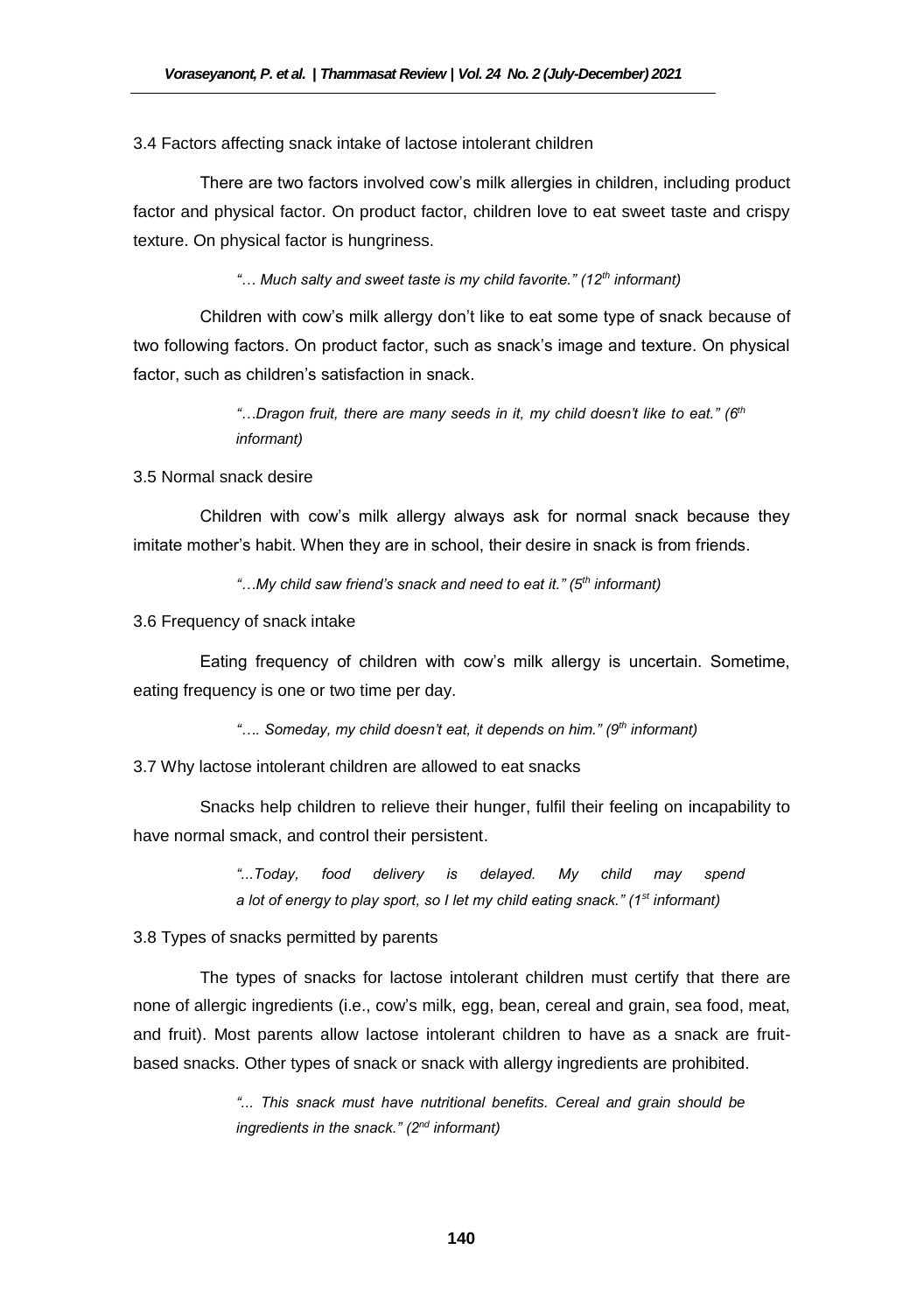#### **4. Factors Influencing Purchase Decision**

There are six factors that motivate parental purchase decision, including ideal snack, price, store, salesperson, advertisement, and promotion.

## 4.1 Ideal snack

Ideal snack of the informants relates to packaging and brand. The required snack should be portable and easy to eat. Its production must be standard and quality must be certified. On packaging issues, parents concentrated on the label's information, especially ingredients, allergy information and nutrition. This research also found that parents don't have an ideal brand. They only want trusted or brands.

> *"...I concentrate on the product's label. The label must identify food allergy, such as specific ingredients or none of cow's milk. (2nd informant)*

## 4.2 Price

This research found that parents mostly considered the price from quality of each product. However, parents will primarily buy snacks based on their child's interest. Sometimes, the price doesn't affect their purchase decision.

> *"… I emphasize on quality of product. It's normal that some snack is the same type, its ingredients or price is different." (1st informant)*

#### 4.3 Store

Online and offline stores have different factors to activate purchase decisions. However, there is the same factor that affects their decision. The store must guarantee that their product is safe for lactose intolerant children.

*"...The sample snack must be packed nicely and clean." (3rd informant)* 

#### 4.4 Salesperson

The salesperson must have product knowledge, especially allergy and nutrition facts, and have service-mind.

> *"…A salesperson can remember what we like to buy and presents his hospitality for customers. For example, he asked the taste of snack that we bought. (8th informant)*

## 4.5 Advertisement

Advertisements do not influence parent's interest or purchase decision.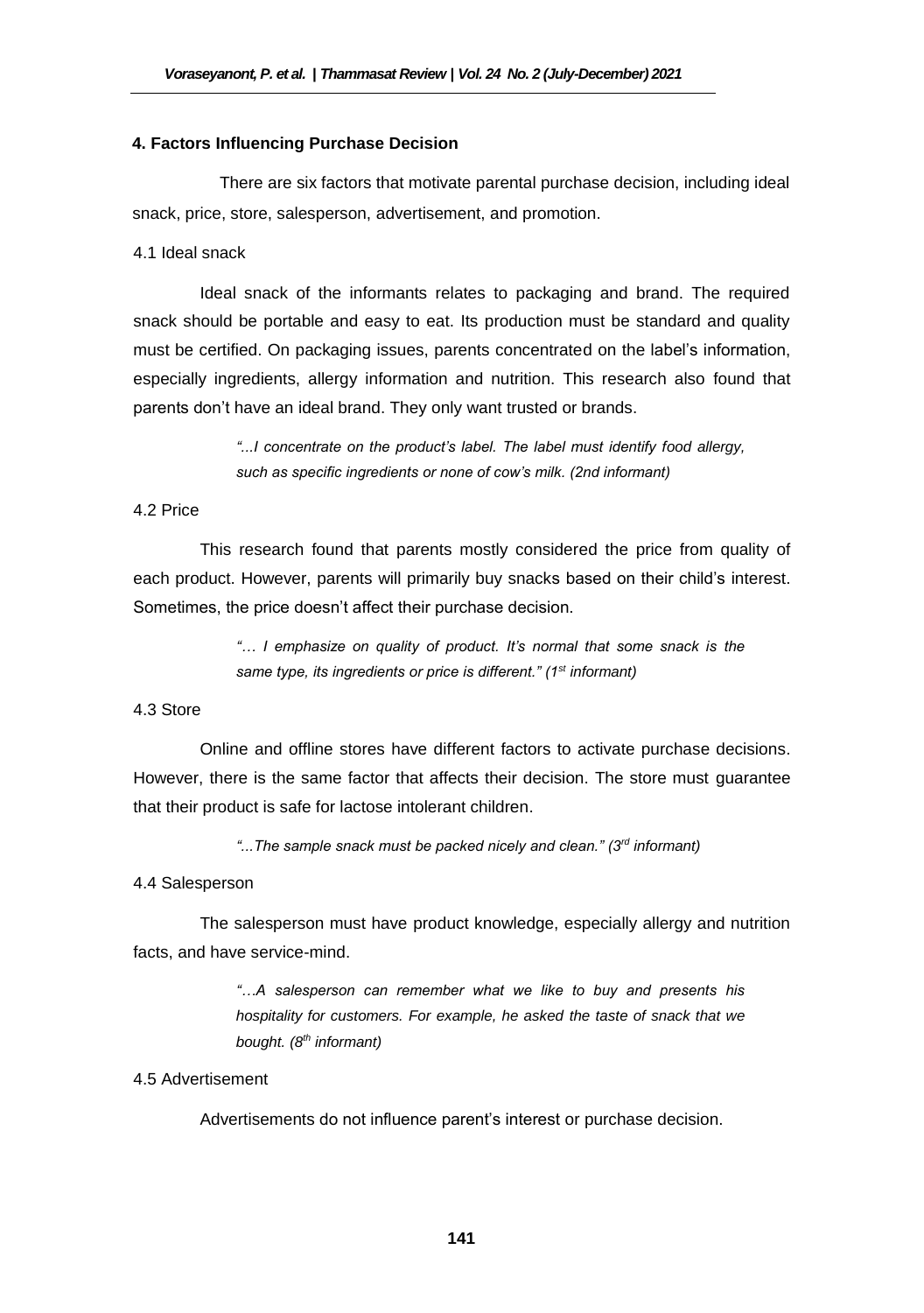*"...I have known this product from a group in social media, I always follow the group. If I find this product from ads, I will not interest. (3rd informant)* 

However, if the groups of informants receive information from parental groups on social media, they can feel increasingly interested in a product.

> *"…Youtuber is also an influencer, and I watch family program in YouTube Channel sometimes. I taste what they eat in the channel sometimes. (6th informant)*

#### 4.6 Promotion

Promotions do not impact purchase decisions because parents always buy what their children like to eat.

> *"…If I buy the product that my child does not interest, he will not eat it. So, the promotion is useless. (5th informant)*

An immediate benefit from membership subscription will motivate purchase decision.

> *"…I will apply for membership, if the brand has my purchase history and offers interested promotion." (8th informant)*

#### **5. Parental Decisions on Whether to Buy Snacks for Their Lactose Intolerant Children**

According to the collected information on parental purchasing decisions, the information can be separated into four groups. Which, (1) influencer, (2) decision maker, (3) purchase decision factors, and (4) reasons to purchase.

#### 5.1 Influencer

Children is the primary influencer of their parents when comes to alternative snacks purchase decision. The second influencer was a group of mothers on social media, such as Facebook. Other influencers included husbands, cousins and doctor's pages on social media.

*"…If my child like to eat it, I definitely buy it. (1st informant)* 

#### 5.2 Decision maker

The mother of lactose intolerant children are authorities who decide what snacks are appropriate for their children.

> *"...I read all ingredients on product's label, and decide to buy it for my child." (7th informant)*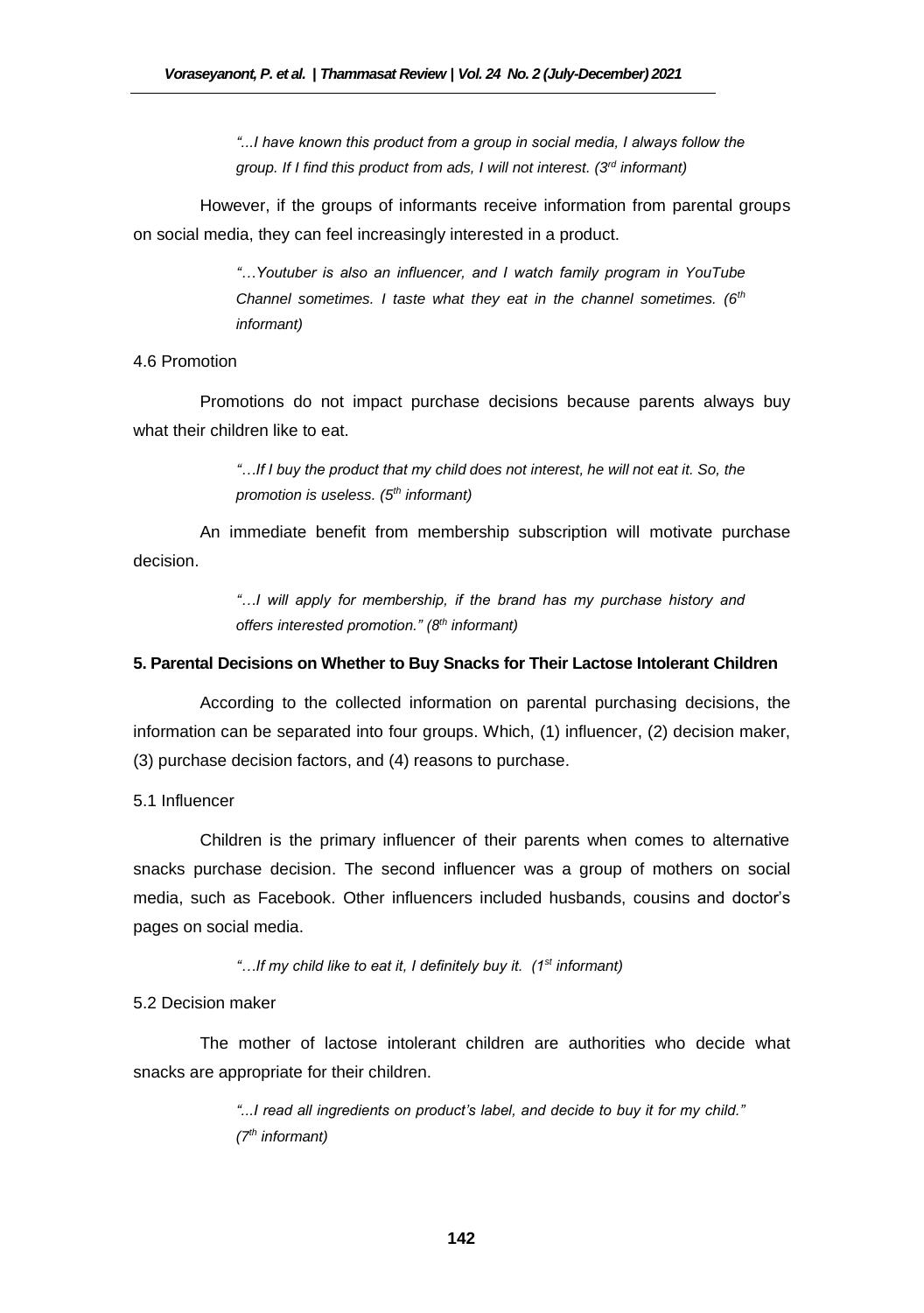#### 5.3 Relevant factors to buy snack

To select appropriate snacks for their lactose intolerant children, parents emphasized the importance of ingredients, package size, expiry date and brand identity. Ingredients are the most relevant factor that parents consider. They focus on allergic information, and preference products that have natural ingredients.

Secondly, parents consider characteristics of snack such as size, portability, and specific for children. The taste should be neutral, not too sweet or salty.

> *"…I don't like to eat Thai dessert because it contains too much sugar. (2nd informant)*

#### 5.4 Reason to buy snacks

Parents always buy snacks based on their children's preference. Parents always buy snacks based on their children's preferences. They stock lactose tolerant snack at home as they are difficult to find in the market.

> *"…Tasty snack for allergic people should stock at home, if my child wants to eat, he can eat immediately." (4th informant)*

#### **6. Parental Intention to Buy Snacks for Their Lactose Intolerant Children**

There are six purchase intention behavior found in the findings, which are purchase period, purchase quantity, packaging size, purchase frequency, price range and store.

#### 6.1 Purchase period

Parents buy snacks on both the weekdays and weekend. The most common purchase period was uncertain. It depends on when they are free.

> *"...I always buy food and snack on Thursday and Friday. I take a rest on Saturday and Sunday and spend my time with my children. (5th informant)*

#### 6.2 Purchase quantity

Purchase quantity is varied, mostly dependent on children's preferences, distance from home to the selling premise, and budget for snacks. For those who bought in a big amount tends to store for certain period of time. Unlike a group of parent, who purchase in small amount for immediate consumption.

> *"…I buy a lot because I like to stock for later consumption snack." (6th informant)*

#### 6.3 Packaging size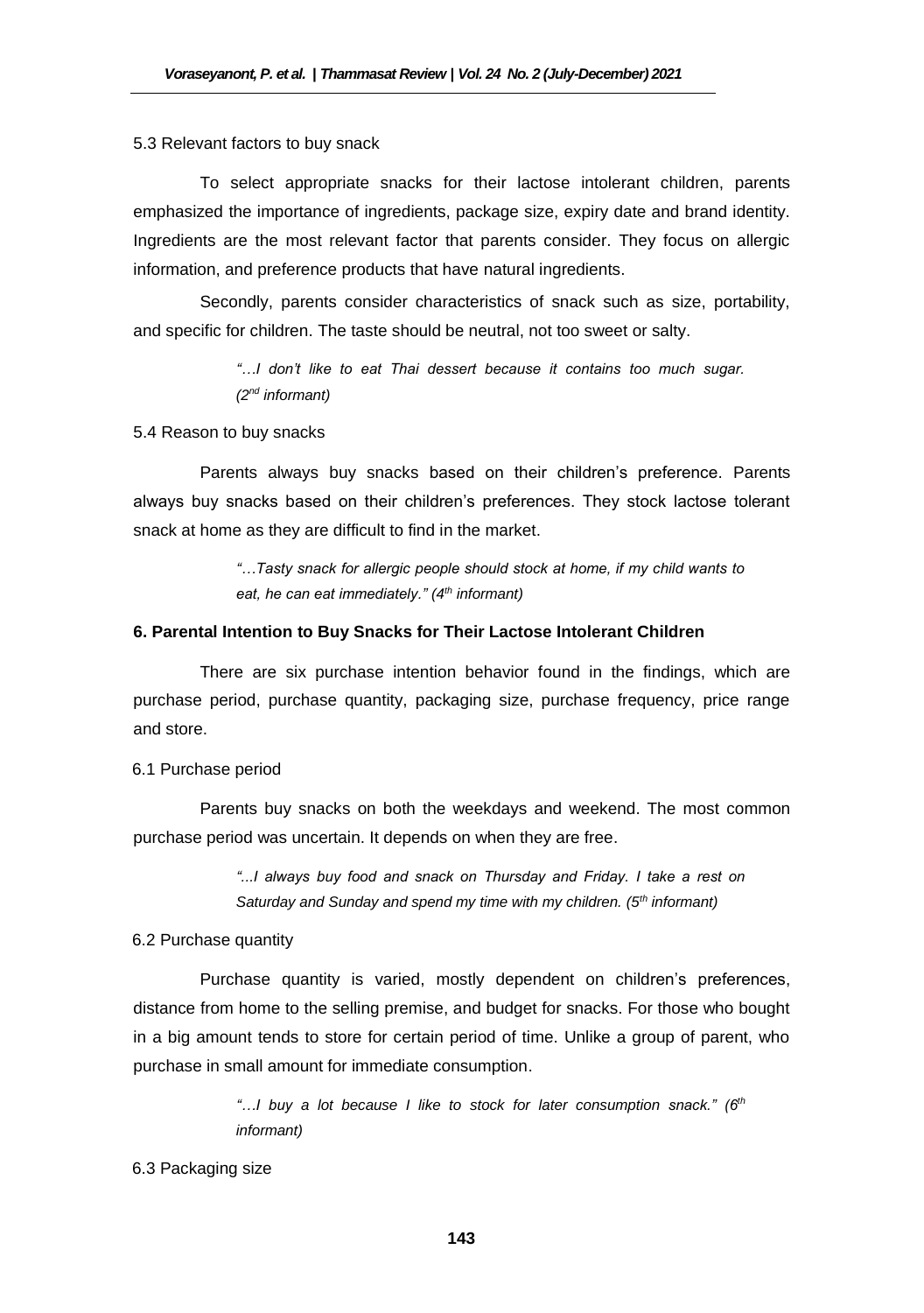Parents buy food or snacks for one serving and many servings.

*"…The snack is packed with a proper size. It is comparable to my palm, and I can eat it only one time." (3rd informant)* 

#### 6.4 Purchase frequency

Frequency of purchase of the alternative product is not certain. Basically, it is the weekly or monthly basis.

> *"…I buy some stuff to my house almost every day or day by day." (6th informant)*

## 6.5 Budget

Parent can afford to buy alternative snack differently. A number of them limits not over 100 baht per unit, but many accept higher price range over normal snack price in the market. It should be noted that an underpriced alternative snack may discourage parents to purchase as they cannot trust on ingredient.

> *"…I will consider that snack's quality, and the price should be reasonable. If the product is expensive, ingredients should be good quality." (2nd informant)*

#### 6.6 Distribution channel

Parents buy alternative snacks from different channels, such as online and offline stores.

> *"…I buy allergic snack from Central and Tops. Central has specific store for children." (2nd informant)*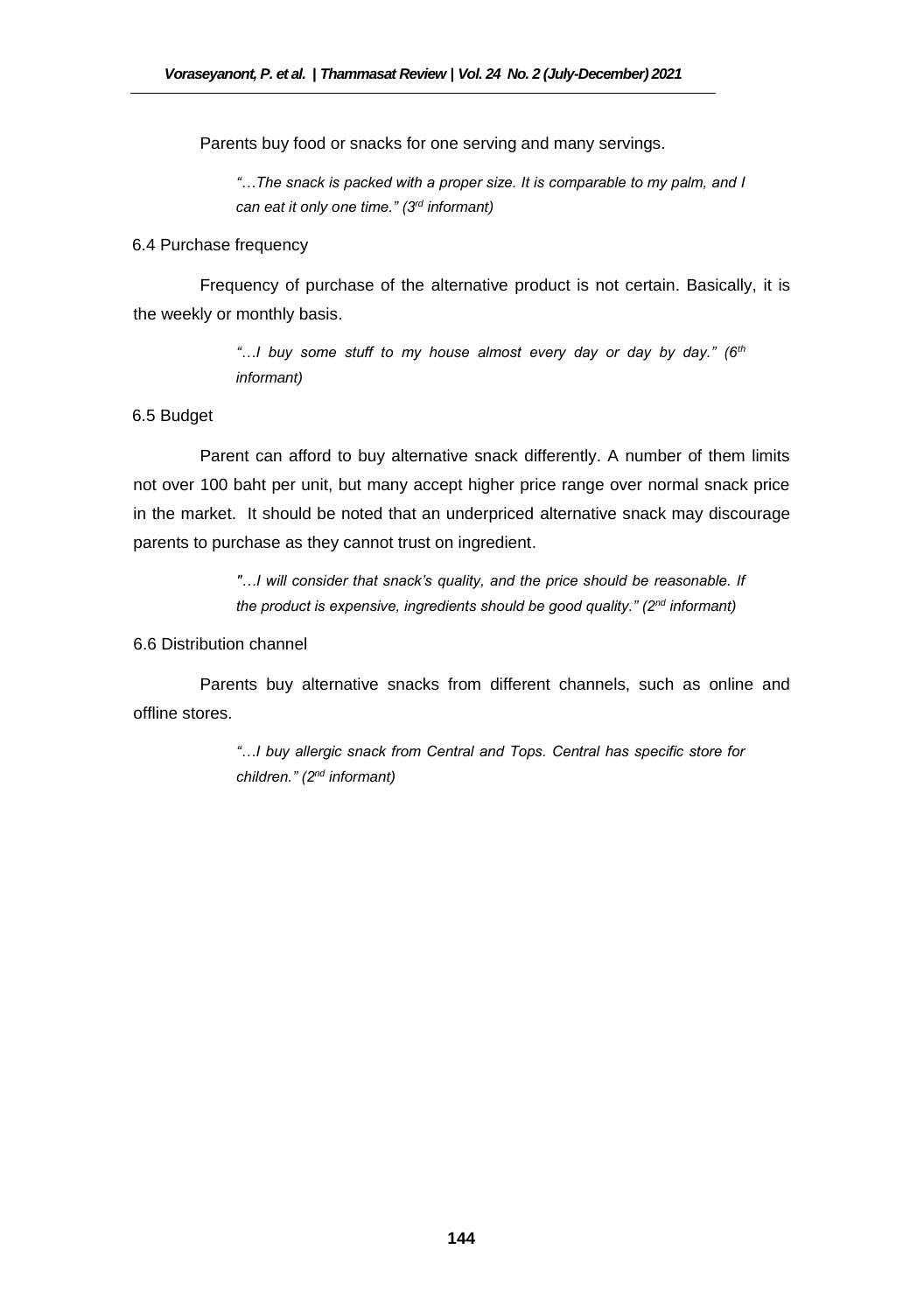

**Figure 1** Relation between Variables and Parental behavior.

Charmer's V is conducted to verify correlation of factors. Unfortunately, the research cannot find correlation of factors as some expected frequency in the finding is lesser than 1.

# **Discussion**

Food allergy motives parents at different demographic profile to have different parenting style over lactose tolerance children, especially in the eating habit. Eating habit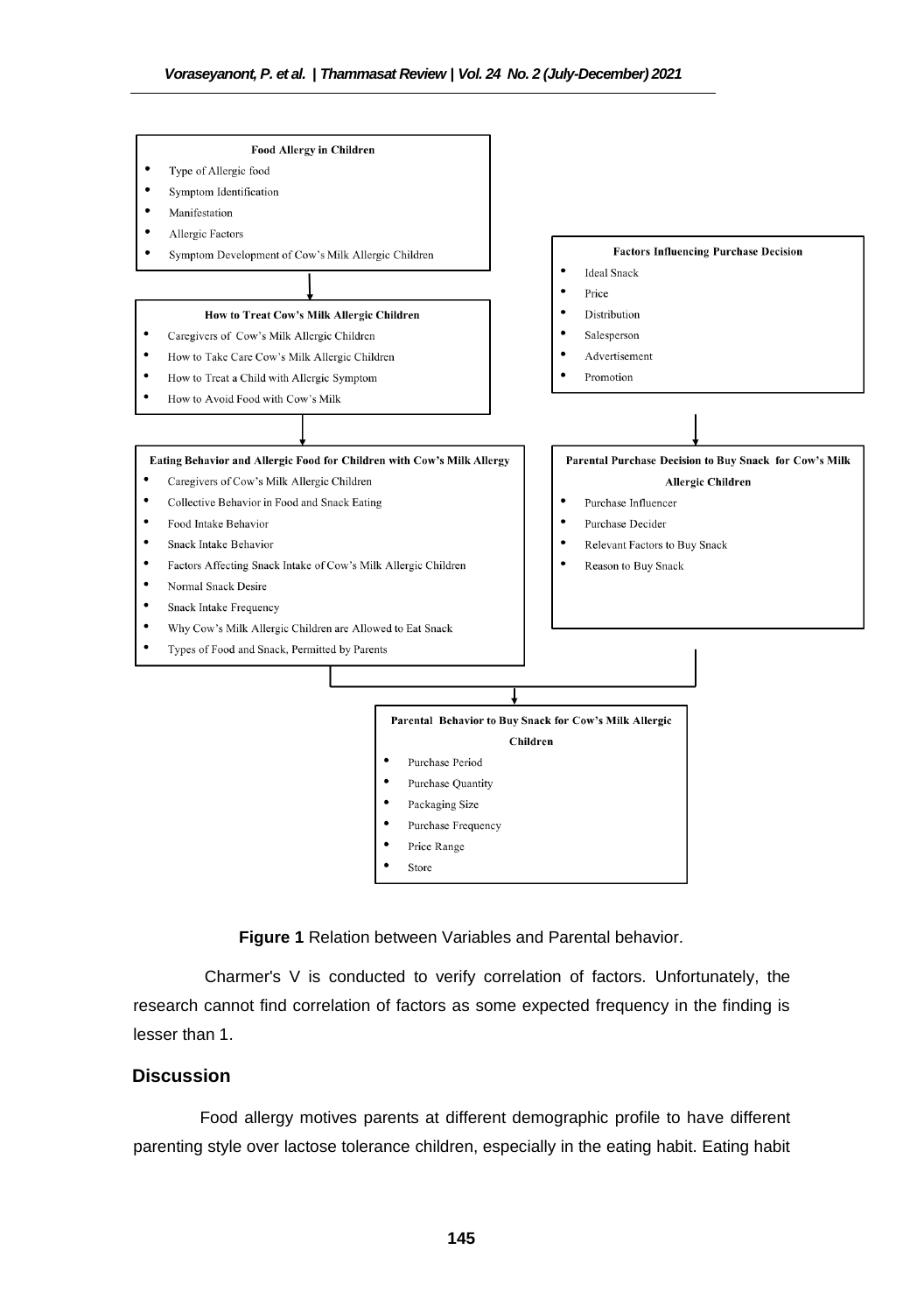of children is absorbed by parents' behavior and caretakers. (Wangnun, 2017). Social and environmental factors explain this behavior mainly compose of various consumer behaviors (Jaturongkul, 2003).

The theory of structure of purchase decision explains that. Parents consider purchasing time, snack quality, packaging size, purchase frequency, price and distribution channel, differently, depending on various factors at the time of purchase. Those factors are product quality, safe and hypoallergenic product function. According to parental need, a product's price, distribution and promotion are the key to activate their purchase. Normally, their purchase decision is distinctive. A primary motivation to purchase alternative snack is the need of their children. The consumer behavior theory suggests that end consumers can influence the decision maker on both motivations to purchase and consideration sets before purchasing behaviors is observed. (Engel, Blackwell, and Kollat, 1968)

#### **Implication for practice**

The study shows that lactose tolerance children is the motivation factors for parent to purchase alternative snack, as children product preference are the primary factors for their purchase decision. The study is limited to parents' perspective, not from lactose tolerance children perspective. So the implication to children product development shall be used with caution.

Nevertheless, the findings suggest the target market of the product is female (mother of lactose tolerance children). Basically, they worry about ingredients of food or snacks their children's consume. Thus, they are actively aware and monitor of what their lactose tolerance children are having daily. Thus, their lactose tolerance children's snack needs to be verified for lactose tolerance children and certified by accredited organization.

In regarding to ideal alternative snacks for lactose tolerance children, the product should be characterized as (1) easy to handle by children hands; (2) only natural color added; (3) supplement or nutrition added such as fiber and vitamin; (4) neutral taste; (5) immediate consumption size and package; (6) convenient to keep if they cannot finish at once such as zip lock package; (7) full information disclosure such as nutrition fact, ingredient, good manufacturing practice, allergy information, export date..

Digital media is the primary source of product awareness and brand development, particularly on the Facebook group (parent with lactose tolerance children). Influencer is also critical for product promotion. The most credible influencers are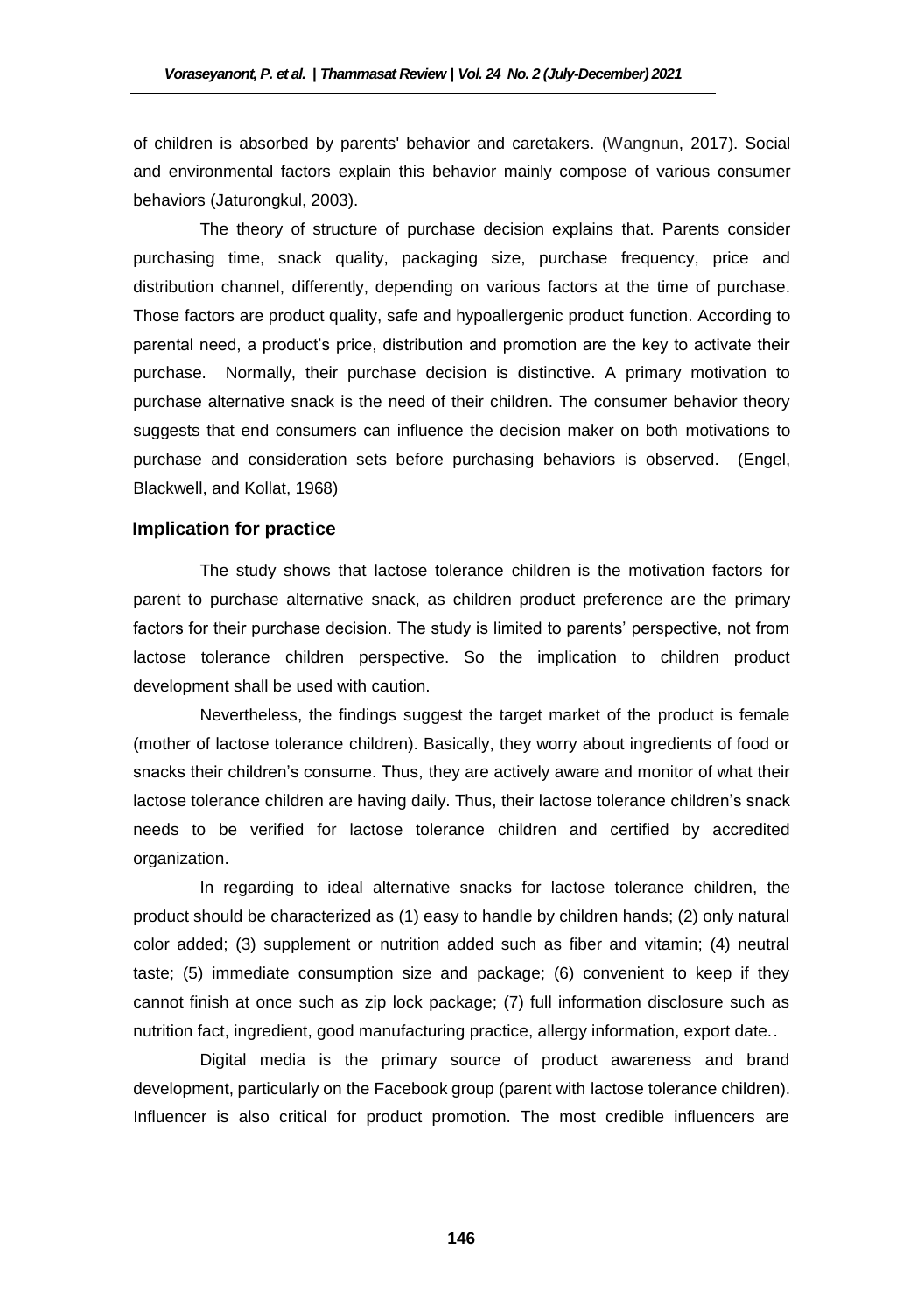Facebook page or page administrators those who are mother with lactose tolerance children or medical doctor.

#### **Reference**

- Angsuchot, S. (2017). *Phi Correlation*. Contingency Coefficient and Cramer's V. (in Thai). https://doi.org
- Buaraphan, K. (2013). *Qualitative Research is not a Tough Task*. 4th ed. (in Thai). Commadesign and Print.
- Engel, J. F., Blackwell, R. D., & Kollat, D. T. (1968). *Consumer behavior*. Holt. Rinehart and Winston. Inc.
- Engel, J. F., Blackwell, R. D., & Miniard, P. W. (1993). *Consumer behavior*. (7th ed.). The Dryden Press.
- Euromonitor. (2020). *Snacks for children: Targeting a new generation of parents*. https://is.gd/u0bxRY.
- Hanna, N. & Wozniak, R. (2001). *Consumer behavior: An applied approach*. Addison Wesley Publishing Company.
- Jaturongkul, A. (2003). *Buying Decision Process*. 3rd ed. (in Thai). Thammasat Printing house.
- Jirapinyo, P. (2017). *Cow's milk allergy*. (in Thai). https://www.samitivejhospitals.com
- Khopornprasert, B. (2008). *Sweets: The Meaning and Consumption style of Child*. (in Thai). Journal of Communications Arts Program in Advertising and Public Relations. Krirk Universiry. 1.
- Lamb, C. W., Hair, J. F., & McDaniel, C. D. (1992). *Principles of marketing*. New Jersey: Cengage South-Western.
- Limhirana, C., et al. (2002). *Cow's Milk Allergy*. Thursday Conference. (in Thai). 31 January 2002. Bangkok. 1-11.
- Nontaphatamadul, K. (2011). Semi-structured interview. Tool for Qualitative Research. (in Thai). *National Research Council of Thailand, 5*.
- Palitponkanpim, P. (2016). *Rules for give snacks and soft drinks to children and the middle way in raising children*. (in Thai). https://www.amarinbabyandkids.com
- Philip, K., Gary, A., & Marc, O. O. (2019). *Marketing: An introduction.* (13<sup>th</sup> ed.). Pearson Education Limited.
- Pongsiripipat, T. (2019). *Milk allergy and food allergies*. (in Thai). https://www. bangpakokhospital.com